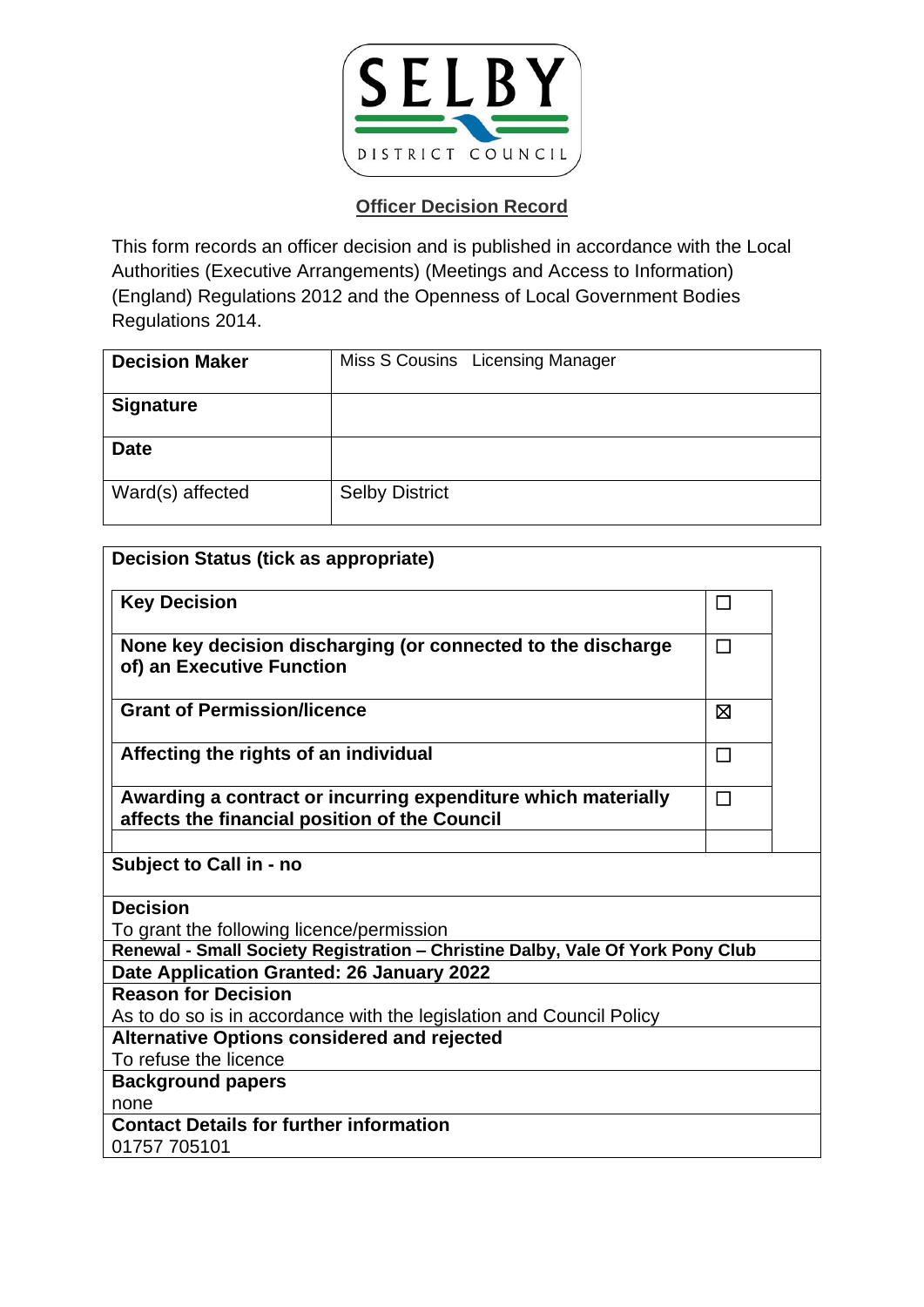

| <b>Decision Maker</b> | P. Bellwood Licensing Officer |
|-----------------------|-------------------------------|
| <b>Signature</b>      |                               |
| <b>Date</b>           | 23.12.2021                    |
| Ward(s) affected      | <b>Selby District</b>         |

| <b>Decision Status (tick as appropriate)</b>                                                                   |        |
|----------------------------------------------------------------------------------------------------------------|--------|
| <b>Key Decision</b>                                                                                            | ⊔      |
| None key decision discharging (or connected to the discharge<br>of) an Executive Function                      | □      |
| <b>Grant of Permission/licence</b>                                                                             | ⊠      |
| Affecting the rights of an individual                                                                          | $\Box$ |
| Awarding a contract or incurring expenditure which materially<br>affects the financial position of the Council | $\Box$ |
|                                                                                                                |        |
| Subject to Call in - no                                                                                        |        |
| <b>Decision</b>                                                                                                |        |
| To grant the following licence/permission                                                                      |        |
| Renewal - Small Society Registration - All Saints Church Bolton Percy                                          |        |
| Date Application Granted: 23 December 2021                                                                     |        |
| <b>Reason for Decision</b>                                                                                     |        |
| As to do so is in accordance with the legislation and Council Policy                                           |        |
| <b>Alternative Options considered and rejected</b><br>To refuse the licence                                    |        |
|                                                                                                                |        |
| <b>Background papers</b>                                                                                       |        |
| none<br><b>Contact Details for further information</b>                                                         |        |
| 01757 705101                                                                                                   |        |
|                                                                                                                |        |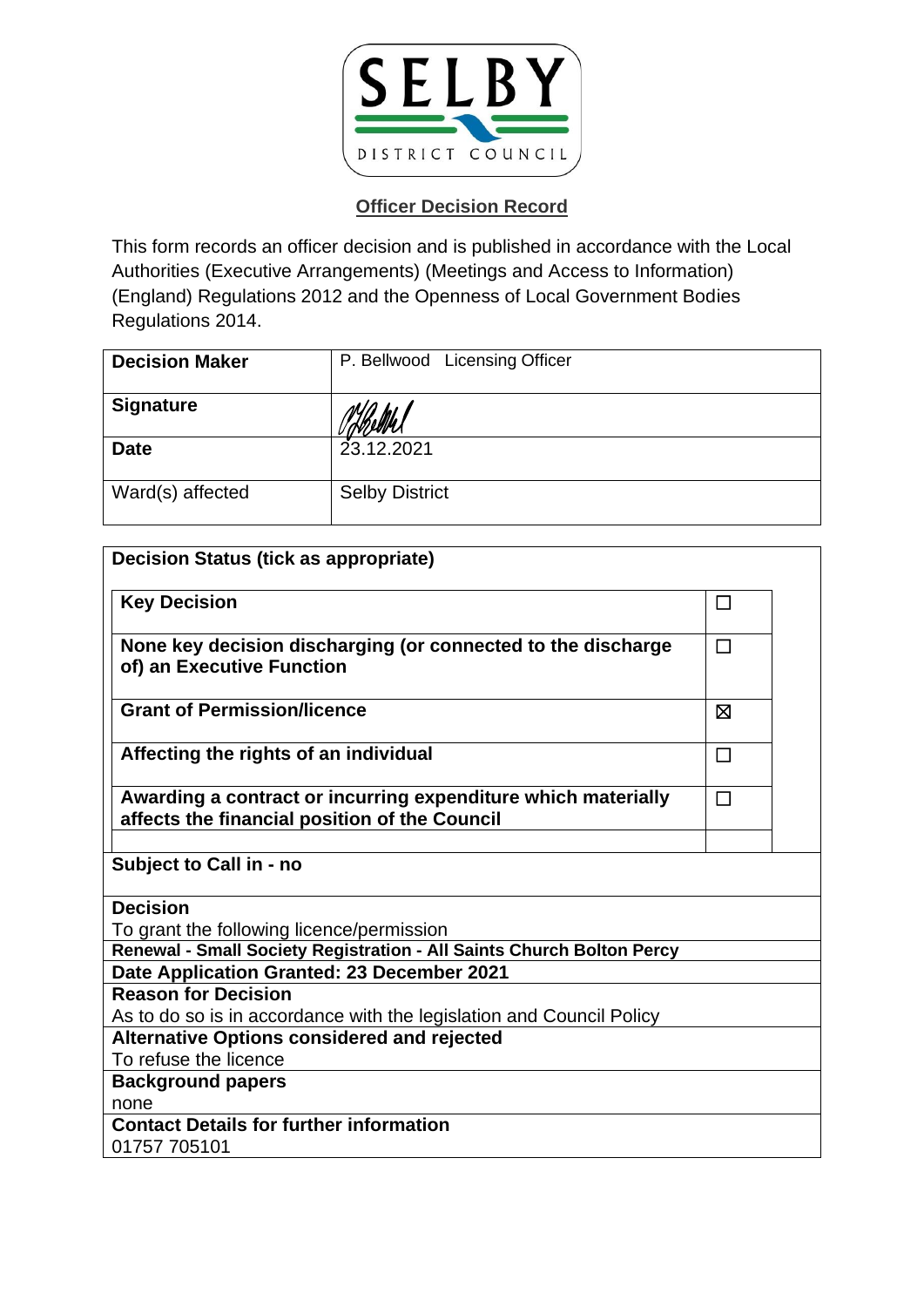

| <b>Decision Maker</b> | P.Bellwood Licensing Officer |
|-----------------------|------------------------------|
| <b>Signature</b>      |                              |
| <b>Date</b>           | 24.12.2021                   |
| Ward(s) affected      | Selby                        |

| <b>Decision Status (tick as appropriate)</b>                                                                   |        |  |
|----------------------------------------------------------------------------------------------------------------|--------|--|
| <b>Key Decision</b>                                                                                            | $\Box$ |  |
| None key decision discharging (or connected to the discharge<br>of) an Executive Function                      | П      |  |
| <b>Grant of Permission/licence</b>                                                                             | ⊠      |  |
| Affecting the rights of an individual                                                                          | П      |  |
| Awarding a contract or incurring expenditure which materially<br>affects the financial position of the Council | $\Box$ |  |
| <b>Subject to Call in - no</b>                                                                                 |        |  |
| <b>Decision</b>                                                                                                |        |  |
| To grant the following licence/permission                                                                      |        |  |
| Renewal - Small Society Registration - 17 High Street                                                          |        |  |
| Date Application Granted: 24 December 2021                                                                     |        |  |
| <b>Reason for Decision</b>                                                                                     |        |  |
| As to do so is in accordance with the legislation and Council Policy                                           |        |  |
| <b>Alternative Options considered and rejected</b>                                                             |        |  |
| To refuse the licence                                                                                          |        |  |
| <b>Background papers</b>                                                                                       |        |  |
| none                                                                                                           |        |  |
| <b>Contact Details for further information</b><br>01757 705101                                                 |        |  |
|                                                                                                                |        |  |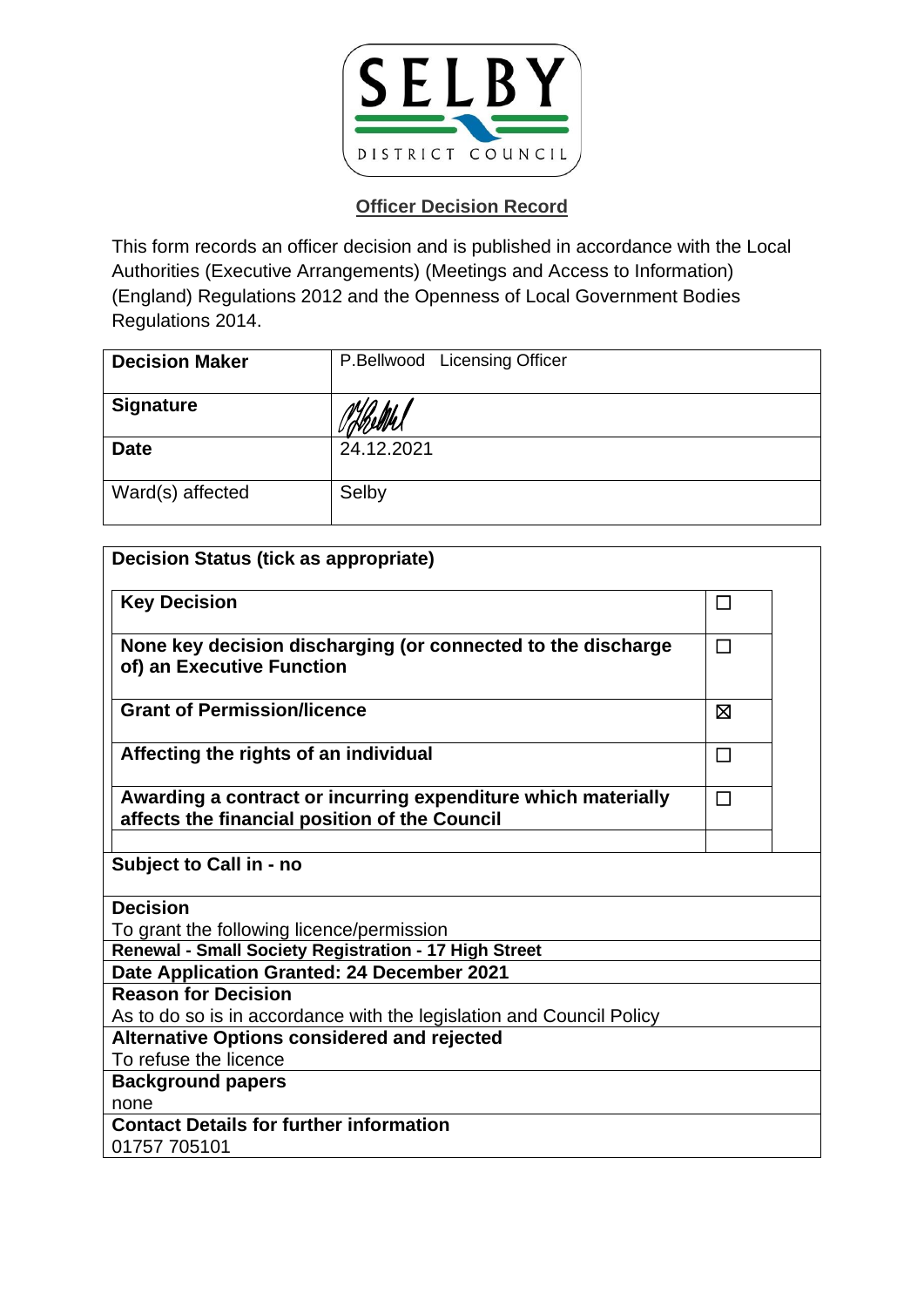

| <b>Decision Maker</b> | Miss S Cousins Licensing Manager |
|-----------------------|----------------------------------|
| <b>Signature</b>      | : Cittes                         |
| <b>Date</b>           | 8 December 21                    |
| Ward(s) affected      | Out of Area                      |

| <b>Decision Status (tick as appropriate)</b>                                                                   |        |  |
|----------------------------------------------------------------------------------------------------------------|--------|--|
| <b>Key Decision</b>                                                                                            | □      |  |
| None key decision discharging (or connected to the discharge<br>of) an Executive Function                      | $\Box$ |  |
| <b>Grant of Permission/licence</b>                                                                             | Ø      |  |
| Affecting the rights of an individual                                                                          | $\Box$ |  |
| Awarding a contract or incurring expenditure which materially<br>affects the financial position of the Council | $\Box$ |  |
| Subject to Call in - no                                                                                        |        |  |
| <b>Decision</b>                                                                                                |        |  |
| To grant the following licence/permission                                                                      |        |  |
| Renewal - Small Society Registration - The Pavillion                                                           |        |  |
| Date Application Granted: 8 December 2021                                                                      |        |  |
| <b>Reason for Decision</b>                                                                                     |        |  |
| As to do so is in accordance with the legislation and Council Policy                                           |        |  |
| <b>Alternative Options considered and rejected</b>                                                             |        |  |
| To refuse the licence                                                                                          |        |  |
| <b>Background papers</b>                                                                                       |        |  |
| none                                                                                                           |        |  |
| <b>Contact Details for further information</b>                                                                 |        |  |
| 01757 705101                                                                                                   |        |  |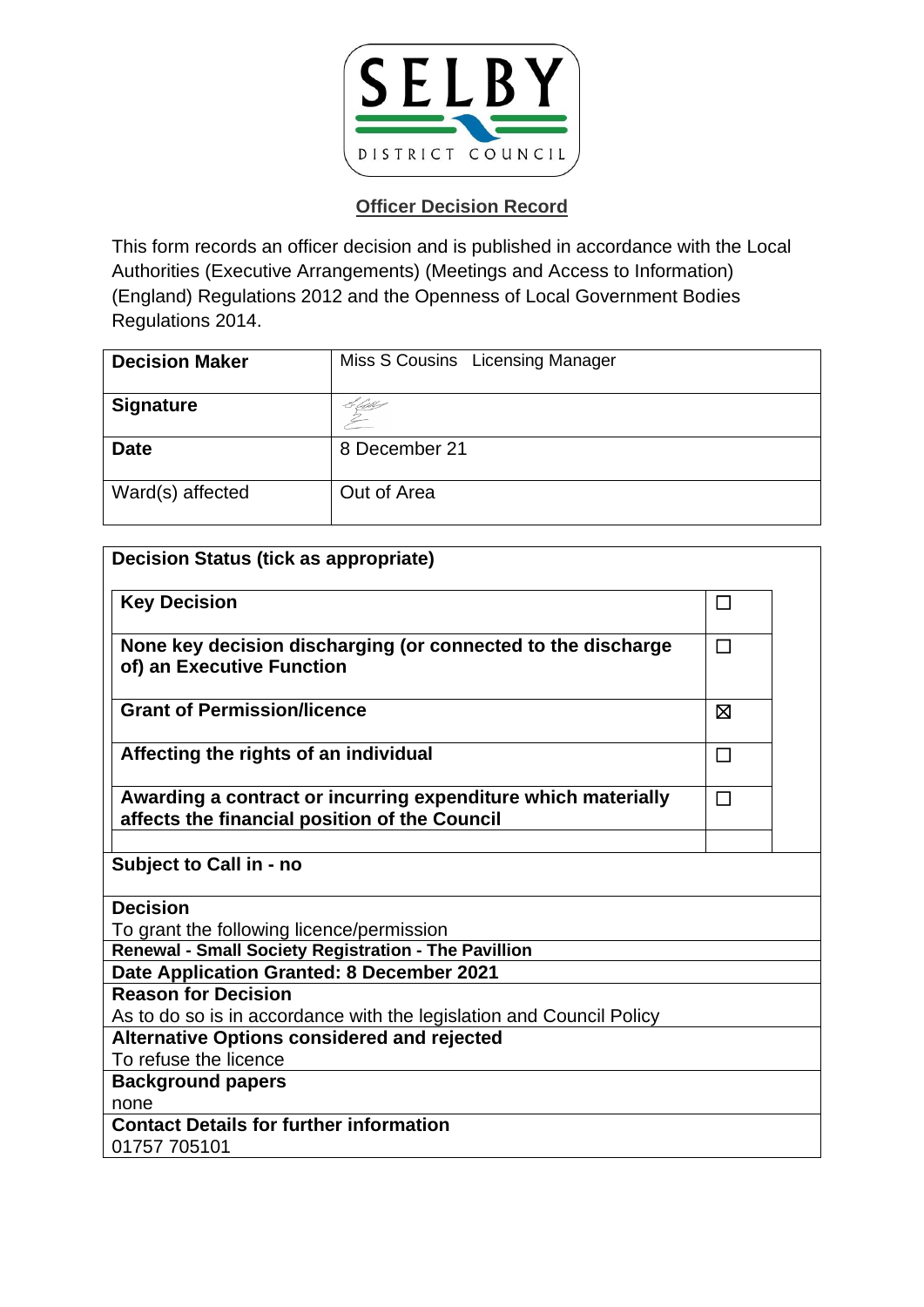

| <b>Decision Maker</b> | Miss S Cousins Licensing Manager |
|-----------------------|----------------------------------|
| <b>Signature</b>      | diff-                            |
| <b>Date</b>           | 9 December 21                    |
| Ward(s) affected      | <b>Selby District</b>            |

| <b>Decision Status (tick as appropriate)</b>                                                                   |        |  |
|----------------------------------------------------------------------------------------------------------------|--------|--|
| <b>Key Decision</b>                                                                                            | □      |  |
| None key decision discharging (or connected to the discharge                                                   | П      |  |
| of) an Executive Function                                                                                      |        |  |
| <b>Grant of Permission/licence</b>                                                                             | ⊠      |  |
| Affecting the rights of an individual                                                                          | $\Box$ |  |
| Awarding a contract or incurring expenditure which materially<br>affects the financial position of the Council | $\Box$ |  |
|                                                                                                                |        |  |
| Subject to Call in - no                                                                                        |        |  |
| <b>Decision</b>                                                                                                |        |  |
| To grant the following licence/permission                                                                      |        |  |
| Renewal - Small Society Registration - Sherburn In Elmet Community Trust                                       |        |  |
| Date Application Granted: 8 December 2021                                                                      |        |  |
| <b>Reason for Decision</b>                                                                                     |        |  |
| As to do so is in accordance with the legislation and Council Policy                                           |        |  |
| <b>Alternative Options considered and rejected</b>                                                             |        |  |
| To refuse the licence                                                                                          |        |  |
| <b>Background papers</b>                                                                                       |        |  |
| none                                                                                                           |        |  |
| <b>Contact Details for further information</b>                                                                 |        |  |
| 01757 705101                                                                                                   |        |  |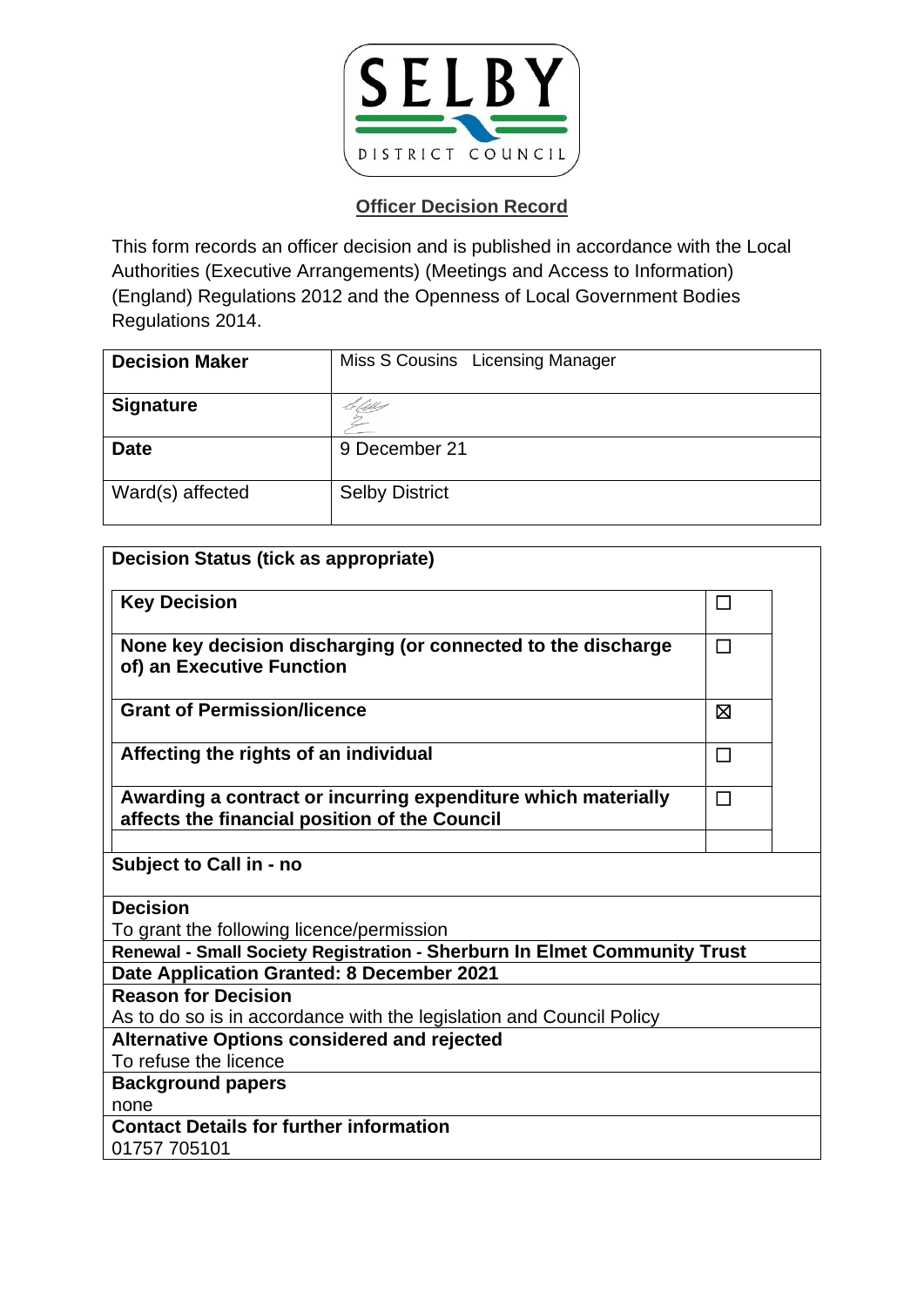

| <b>Decision Maker</b> | Miss S Cousins Licensing Manager |
|-----------------------|----------------------------------|
| <b>Signature</b>      |                                  |
| <b>Date</b>           | 9 December 21                    |
| Ward(s) affected      | <b>Selby District</b>            |

| <b>Decision Status (tick as appropriate)</b>                                                                   |         |  |
|----------------------------------------------------------------------------------------------------------------|---------|--|
| <b>Key Decision</b>                                                                                            | $\perp$ |  |
| None key decision discharging (or connected to the discharge<br>of) an Executive Function                      | $\Box$  |  |
| <b>Grant of Permission/licence</b>                                                                             | ⊠       |  |
| Affecting the rights of an individual                                                                          | $\Box$  |  |
| Awarding a contract or incurring expenditure which materially<br>affects the financial position of the Council | $\Box$  |  |
| Subject to Call in - no                                                                                        |         |  |
| <b>Decision</b>                                                                                                |         |  |
| To grant the following licence/permission                                                                      |         |  |
| Renewal - Small Society Registration - Elmet Lions Club CIO                                                    |         |  |
| Date Application Granted: 9 December 2021                                                                      |         |  |
| <b>Reason for Decision</b>                                                                                     |         |  |
| As to do so is in accordance with the legislation and Council Policy                                           |         |  |
| <b>Alternative Options considered and rejected</b>                                                             |         |  |
| To refuse the licence                                                                                          |         |  |
| <b>Background papers</b>                                                                                       |         |  |
| none                                                                                                           |         |  |
| <b>Contact Details for further information</b><br>01757 705101                                                 |         |  |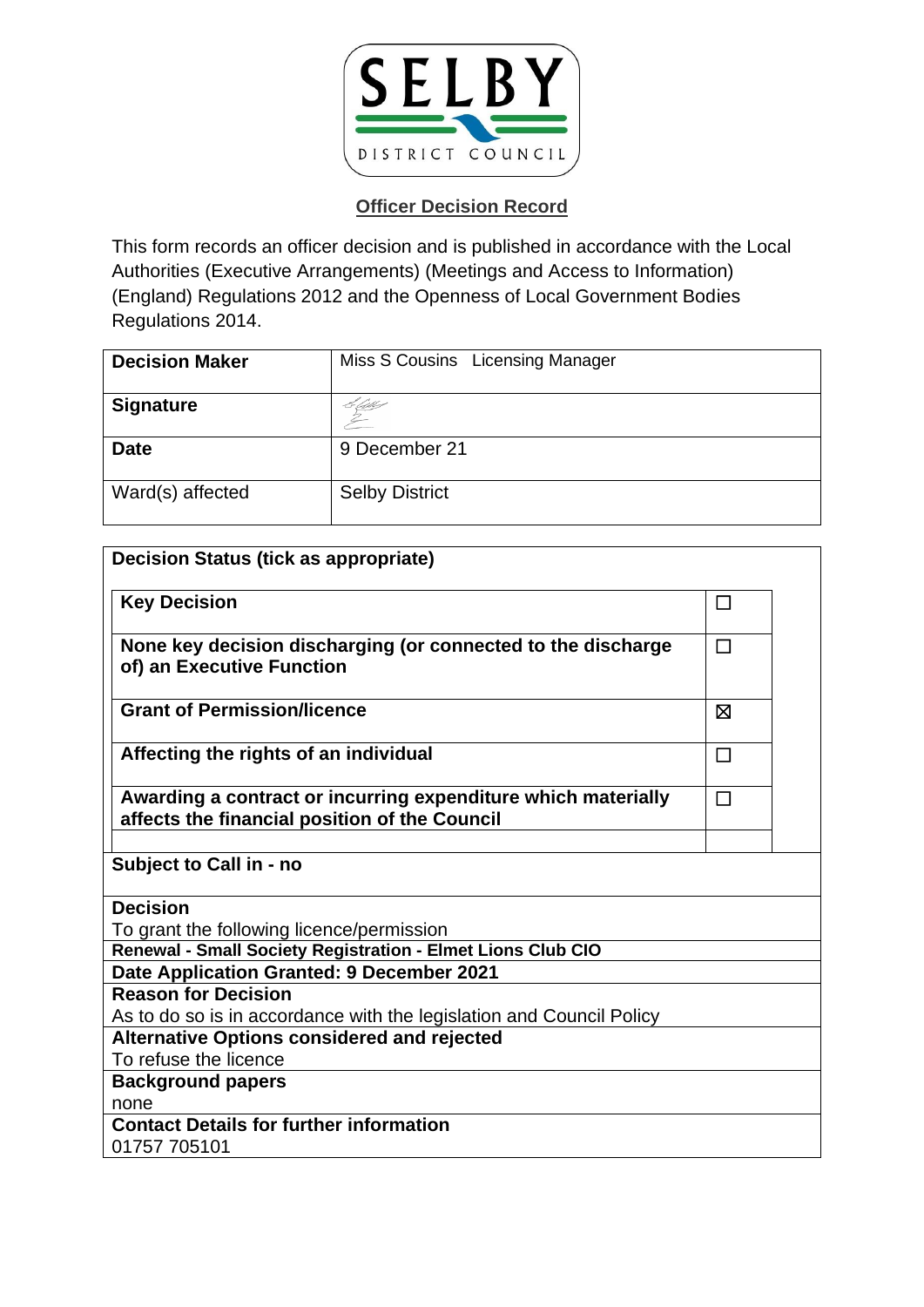

| <b>Decision Maker</b> | Miss S Cousins Licensing Manager |
|-----------------------|----------------------------------|
| <b>Signature</b>      | C Gilles                         |
| <b>Date</b>           | 10 December 2021                 |
| Ward(s) affected      | <b>Selby District</b>            |

| <b>Decision Status (tick as appropriate)</b>                                                                   |        |  |
|----------------------------------------------------------------------------------------------------------------|--------|--|
| <b>Key Decision</b>                                                                                            | □      |  |
| None key decision discharging (or connected to the discharge<br>of) an Executive Function                      | $\Box$ |  |
| <b>Grant of Permission/licence</b>                                                                             | ⊠      |  |
| Affecting the rights of an individual                                                                          | $\Box$ |  |
| Awarding a contract or incurring expenditure which materially<br>affects the financial position of the Council | $\Box$ |  |
| Subject to Call in - no                                                                                        |        |  |
| <b>Decision</b>                                                                                                |        |  |
| To grant the following licence/permission                                                                      |        |  |
| Renewal - Small Society Registration - Friends of South Milford School                                         |        |  |
| Date Application Granted: 9 December 2021                                                                      |        |  |
| <b>Reason for Decision</b>                                                                                     |        |  |
| As to do so is in accordance with the legislation and Council Policy                                           |        |  |
| <b>Alternative Options considered and rejected</b>                                                             |        |  |
| To refuse the licence                                                                                          |        |  |
| <b>Background papers</b>                                                                                       |        |  |
| none                                                                                                           |        |  |
| <b>Contact Details for further information</b>                                                                 |        |  |
| 01757 705101                                                                                                   |        |  |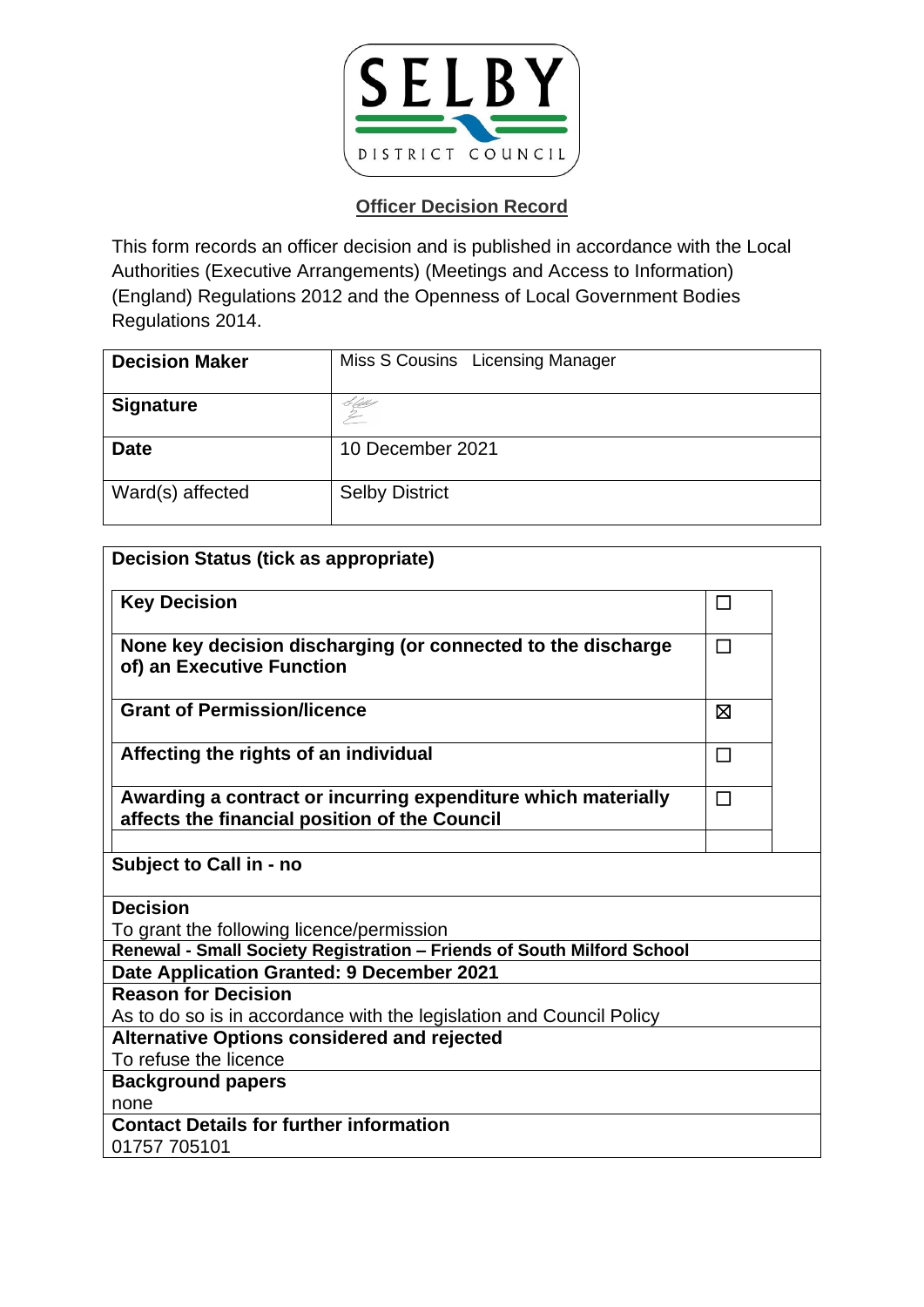

| <b>Decision Maker</b> | Miss S Cousins Licensing Manager |
|-----------------------|----------------------------------|
| <b>Signature</b>      | C Qbs                            |
| <b>Date</b>           | 14 December 21                   |
| Ward(s) affected      | Cliffe                           |

| <b>Decision Status (tick as appropriate)</b>                                                                   |        |  |
|----------------------------------------------------------------------------------------------------------------|--------|--|
| <b>Key Decision</b>                                                                                            | $\Box$ |  |
| None key decision discharging (or connected to the discharge<br>of) an Executive Function                      | П      |  |
| <b>Grant of Permission/licence</b>                                                                             | ⊠      |  |
| Affecting the rights of an individual                                                                          | $\Box$ |  |
| Awarding a contract or incurring expenditure which materially<br>affects the financial position of the Council | $\Box$ |  |
| Subject to Call in - no                                                                                        |        |  |
| <b>Decision</b>                                                                                                |        |  |
| To grant the following licence/permission                                                                      |        |  |
| Renewal - Small Society Registration - Cliffe Primary School                                                   |        |  |
| Date Application Granted: 14 December 2021                                                                     |        |  |
| <b>Reason for Decision</b>                                                                                     |        |  |
| As to do so is in accordance with the legislation and Council Policy                                           |        |  |
| <b>Alternative Options considered and rejected</b>                                                             |        |  |
| To refuse the licence                                                                                          |        |  |
| <b>Background papers</b>                                                                                       |        |  |
| none                                                                                                           |        |  |
| <b>Contact Details for further information</b>                                                                 |        |  |
| 01757 705101                                                                                                   |        |  |